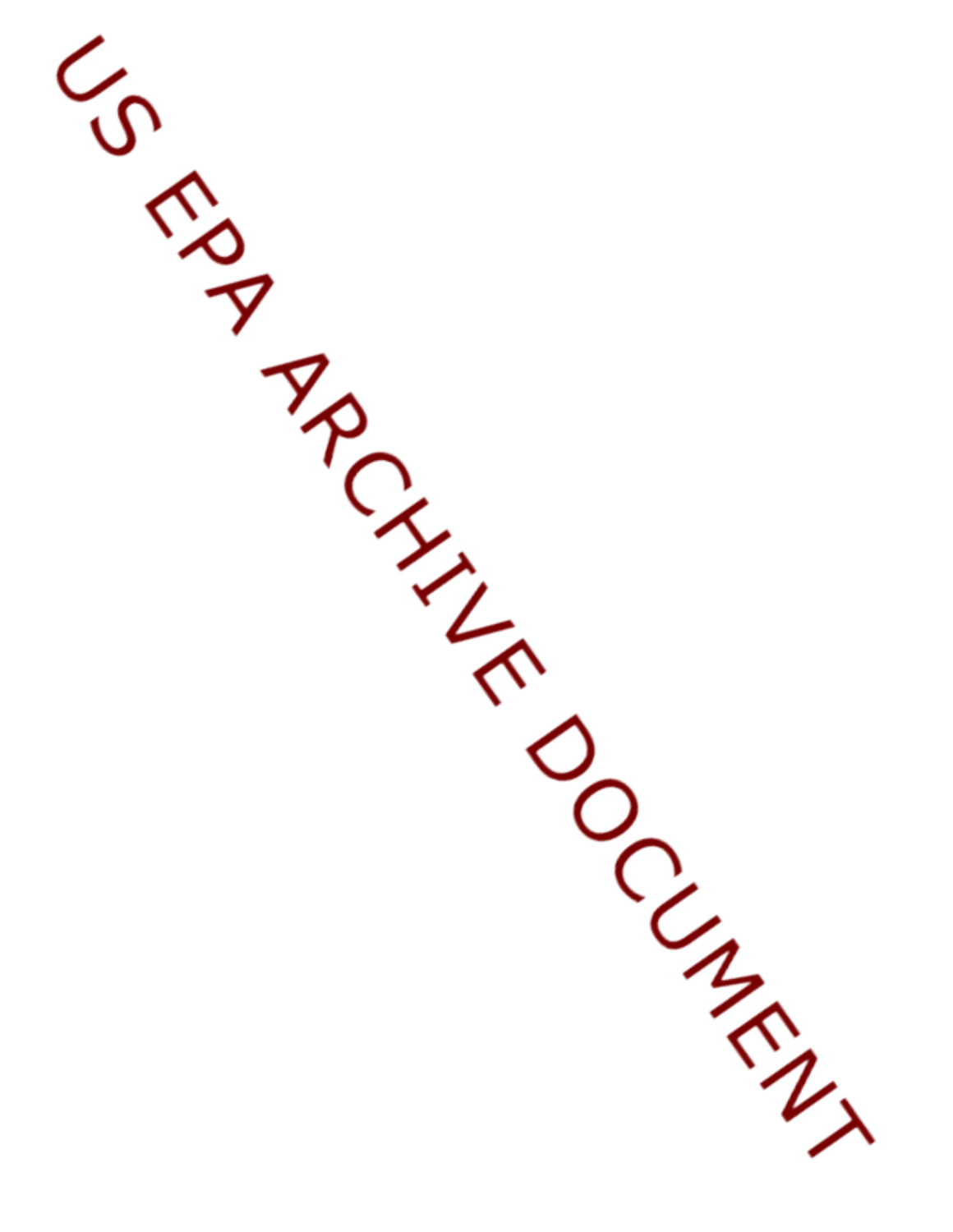### **OVERVIEW SECTION**

### **AGENCY:** ENVIRONMENTAL PROTECTION AGENCY (EPA)

**TITLE:** "COMBINED EXPERIMENTAL AND NUMERICAL INVESTIGATIONS OF ADVANCED ENGINE CLEANER COMBUSTION SYSTEM, FOR REDUCING EMISSIONS AND IMPROVING FUEL EFFICIENCY IN VEHICLES"

**ACTION:** Request for Applications (RFA) - Initial Announcement.

**RFA NO:** OAR-ATD-05-05

### **CATALOG OF FEDERAL DOMESTIC ASSISTANCE (CFDA) NO:** 66.034

**DATES:** The closing date and time for receipt of Applications is May 12, 2005, 4:00 EDT. All applications, however transmitted, must be received in the Program Office by the closing date and time to receive consideration.

To allow for efficient management of the competitive process, EPA requests eligible organizations submit an informal notice of "Intent to Apply" by April 28, 2005. Submission of an Intent to Apply is optional; it is a process management tool that will allow EPA to better anticipate the total staff time required for efficient review, evaluation, and selection of submitted proposals.

**SUMMARY:** This notice announces the availability of funds and solicits proposals from eligible entities utilizing state-of-the-art experimental techniques and numerical simulations in advanced engine technology development. This effort is part of the Clean Automotive Technology program, to develop advanced engine technologies that not only meets today's Clean Air standards, but also establishes the building block for future environmental and economic benefits. This exciting program encourages the commercialization of promising technologies by actively pursuing the transfer of EPA's technologies into the private sector. EPA partners with industry to maximize the viability of targeted technologies for commercial production through cooperative research and development agreements (CRADAs).

**FUNDING/AWARDS:** The total estimated funding for this competitive opportunity shall not exceed \$800,000. In FY 2005, total funding shall not exceed \$200,000. EPA anticipates award of one cooperative agreement, whose annual value shall not exceed \$200,000, resulting from this competitive opportunity. The cooperative agreement will be funded incrementally. Additional funds may be added in each subsequent year of the agreement, subject to satisfactory performance and the availability of funds.

# **CONTENTS BY SECTION**

- I. Funding Opportunity Description
- II. Award Information
- III. Eligibility Information
- IV. Application and Submission Information
- V. Application Review Information
- VI. Award Administration Information
- VII. Agency Contacts
- VIII. Other Information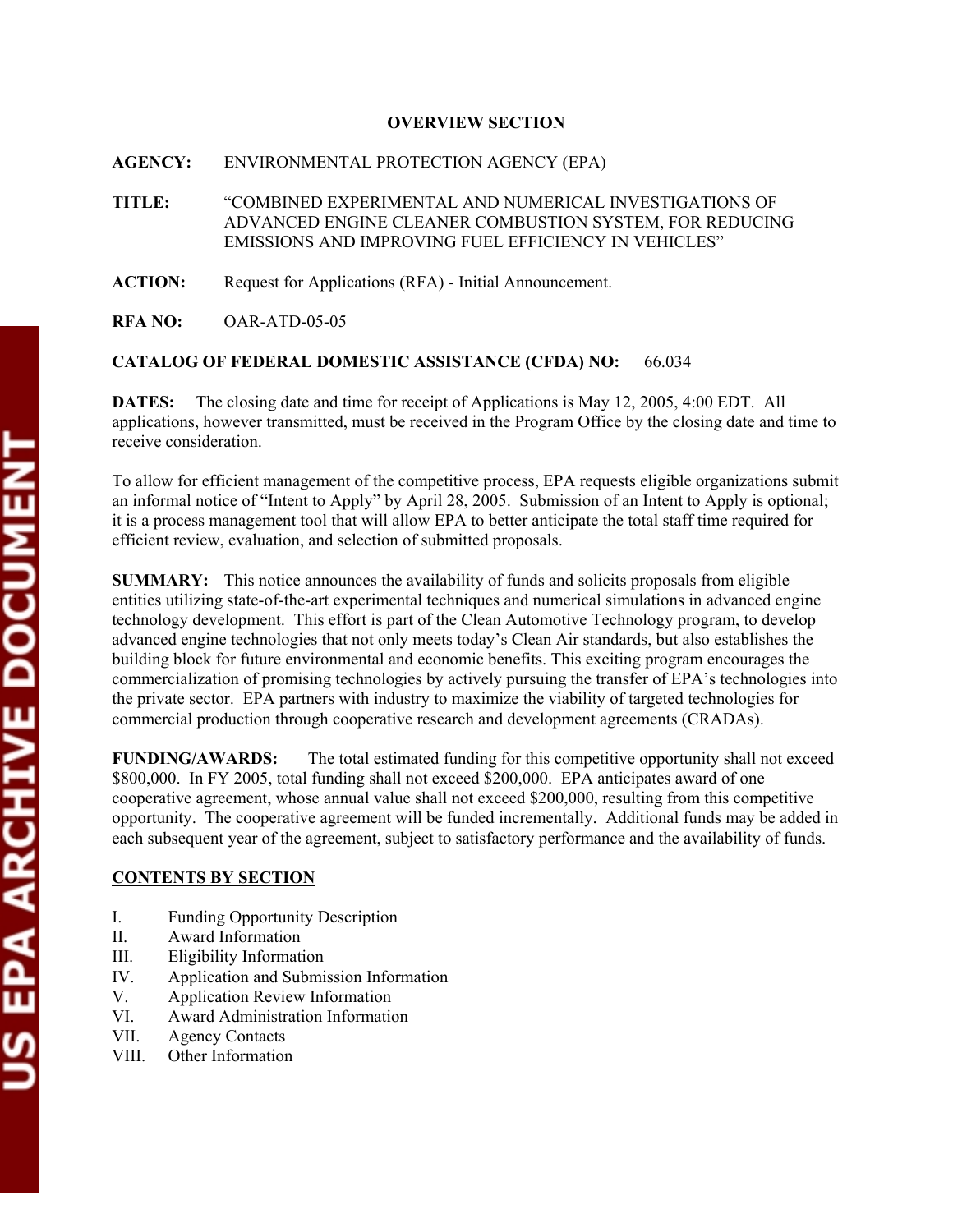#### **Section I - Funding Opportunity Description.**

#### **A. Background.**

New technologies are required in many fields of engine development to meet societal expectations, such as preservation of the global environment and effective utilization of natural resources, in the 21st century. For this reason, the future engine must be cleaner and more fuel efficient than existing engines. Although alternatives to the internal combustion engine continue to be proposed, it will remain as the mainstream power plant for the next decade or longer. This suggests that the engine technology needs to be reviewed from the basics, including fundamental structure and thermodynamics to achieve energy, environmental and economic benefits.

This project relates to EPA's involvement with the Clean Automotive Technology Program applicable to vehicles with high-efficiency hybrid systems. The program includes short-term goals such as improved manufacturing capabilities, compliance with future emissions, fuel economy, and safety regulations. The most visionary goal, however, is to develop and evaluate advanced engines as power plants for future concept vehicles with greater fuel efficiency than today's vehicles, while meeting or exceeding current emission standards. EPA's National Vehicle and Fuel Emissions Laboratory (NVFEL) in Ann Arbor, Michigan, has limited capability to investigate, design, fabricate, and analyze the feasibility of new advanced engine components to achieve the program goals. This project supports encouragement of basic and applied research in engine technologies that could make significant contribution to the field of engine development extremely dynamic and challenging.

#### **B. EPA Strategic Plan Linkage and Anticipated Outcomes/Outputs.**

- 1. *Linkage to EPA Strategic Plan.* This project supports progress towards EPA Strategic Plan Goal 1 (Clean Air and Global Climate Change), Objective 1.6 (Enhance Science and Research), Sub-Objective 1.6.2 (Conduct Air Pollution Research, Technology Development and Assessment). This project supports EPA efforts to develop advanced clean and fuel-efficient technology for a wide range of societal benefits including reducing our national dependence on imported oil, conserving capital for domestic economy and reducing carbon dioxide and greenhouse gas emissions.
- 2. *Outcomes.* Through this project EPA anticipates increasing internal combustion fuel efficiency and reducing exhaust emissions, mainly particulate matter and NOx to meet Tier II Clean Air Act (CAA), to continue building and improving engine technology to meet upcoming CAA standards.
- 3. *Outputs.* The anticipated output for this project is development of new data on in-cylinder air motion and fuel air mixing necessary to achieve a clean and efficient combustion process which is the basis to lower engine emissions and improve engine fuel efficiency.

#### **C. Project Overview.**

Under this competitive opportunity, EPA will support proposals to investigate advanced engine combustion technology, where the exothermic transformation of energy takes place in a turbulent flow field. Understanding the combustion process is essential to reaching the goal of clean and complete combustion. The investigation will consider the effect of the bowl-in-piston geometry on fuel-air mixing and combustion in direct injection engines. Additionally, the influence of in-cylinder fuel spray, fuel injection timing and duration, fuel nozzle geometry, ignition timing for best performance, and intake and exhaust ports shape on the combustion process will be investigated. The technology that will be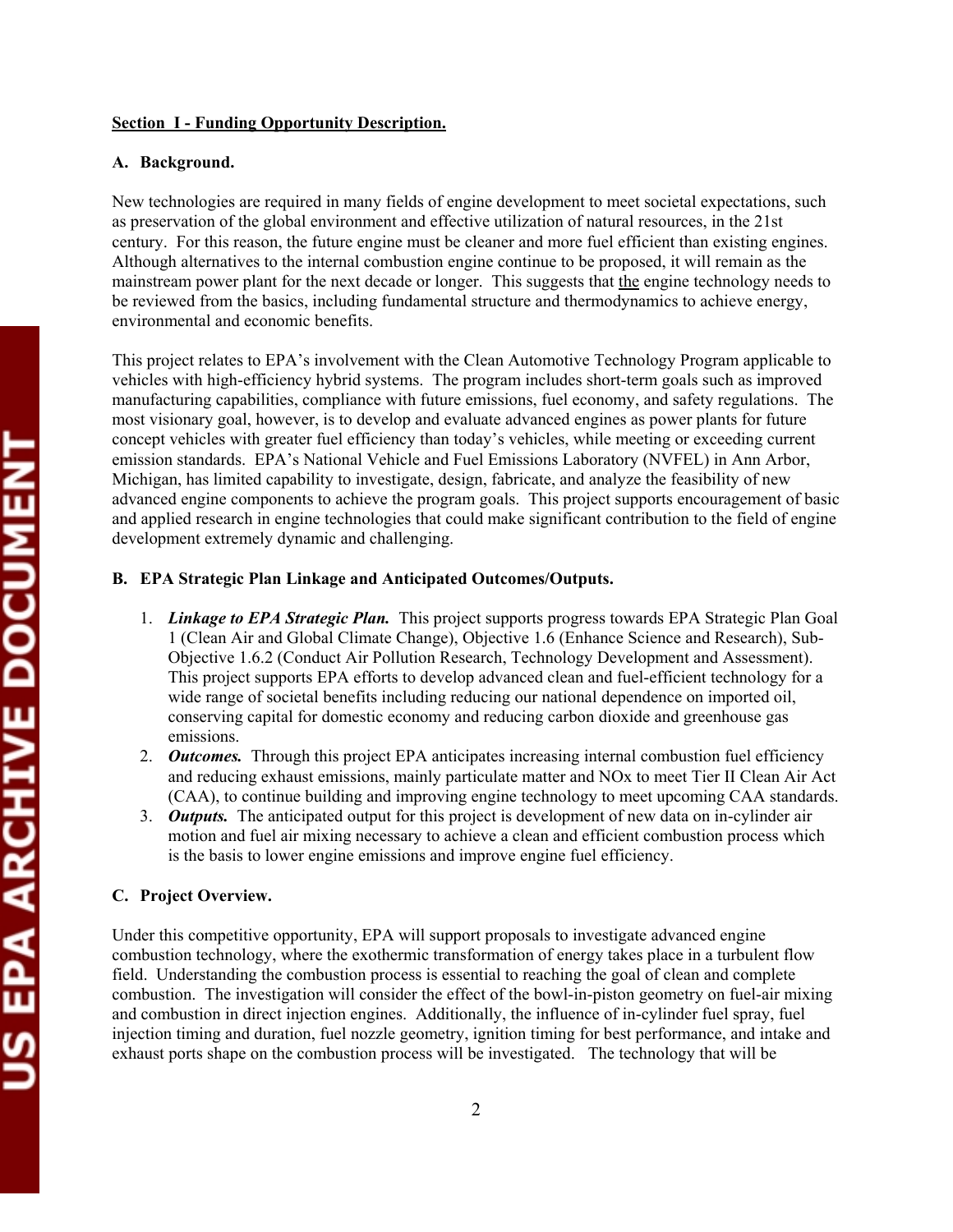investigated as part of this effort will be of benefit to directly injected engines that use hydrocarbon fuels. In particular, stratified charge gasoline, homogenous charge compression ignition, and clean diesel engines may benefit by the development of technologies that allow a good evaluation of mixture formation and combustion.

The in-cylinder mixture preparation in direct injection engines is determined by the injection system, the combustion chamber shape, and the flow field of the compressed air. The bulk motion and the local turbulent structure within the flow field are very complicated. It is known that small direct injection engines require swirl. This is usually accomplished by designing intake ports that impart the swirling motion to inducted air into the cylinder. The performance of the direct injection engine is strongly dependent on the bowl-in-piston shape. Especially in diesel engines where there is a strong interaction of mixture formation and combustion since both processes occur simultaneously. The most important phenomena are the fuel spray liquid core atomization, collision and secondary break-up of fuel droplets, their momentum, energy and mass exchange with gas phase and the droplet-wall-interaction. Experimental efforts have investigated the effects of combustion chamber shape on the combustion process. The results of these studies showed that the combustion chamber design significantly influences the combustion process. However, because not all of the important parameters that affect combustion could be measured, it was difficult to interpret the results. Hence, numerical simulations in engines are becoming more accepted as an adjunct in investigating the design of engines

EPA seeks to support demonstration projects, ranging up to \$800,000 depending upon the project proposal and other assistance, to further develop the internal combustion engine technology. EPA encourages applicants to explore innovative approaches for engine development to enhance the execution of the exothermic process of combustion in the engine cylinder. A controlled execution of the combustion process in the engine is, in effect, non-existent.

Demonstration projects should provide systematic procedure for engine development, which includes thermodynamic and thermochemical analysis combined with in cylinder treatment of the turbulent flow field. Advanced engine combustion technology has the potential to achieve these targets, particularly clean diesel combustion, homogeneous charge compression ignition, emissions and noise reduction, and; to expand education and training opportunities at research facilities. An important aspect of the evaluation of proposals will be an assessment of the technique, innovative technology, and their potential effectiveness to improve fuel economy and reduce emissions.

#### **D. Scope of Work.**

EPA is soliciting proposals from eligible entities to work on engine developments for the 21st century transportation system. Proposal planning activities must address and identify new technologies and analysis to obtain significant fuel economy advantage, and reduction in engine emissions and noise to meet future emissions and environmental standards. Project activities will involve characterizing in-cylinder flow, mixture formation, fuel spray dynamics and subsequent combustion events, by using advanced measurements technologies and computational tools. Controlling mixture formation and combustion by means of advanced direct fuel injection systems and engine design could lead to breakthrough technology that will meet the clean air goals. The important elements of controlled combustion are a short exothermic reaction process and minimum contact with walls during exothermic reactions. For example, if the wall heat loss is reduced by a small factor the benefits of the fuel economy and emissions would be significant. Based on this, we need to focus our efforts to make engines more energy efficient and much less polluting.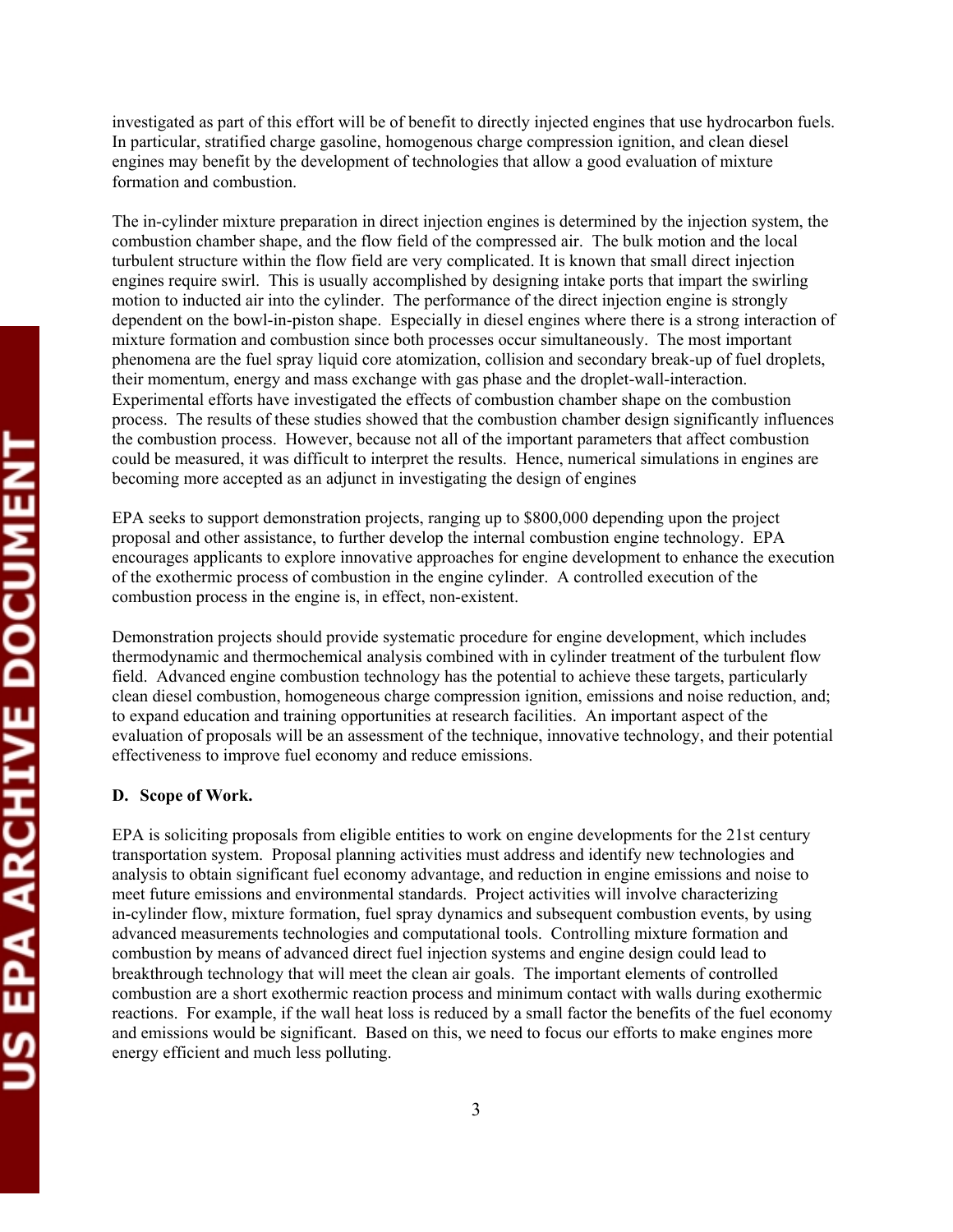EPA encourages technological innovation in engines which is directed to obtain significant fuel economy advantage and reduction in emissions. EPA is particularly interested in seeing proposals which address the following elements: *(Strong proposals that contain elements other than those listed below will be considered.)*

- 1. **Experimental work.** In-cylinder flow, fuel-air mixture formation, and combustion will be visualized and characterized by using advanced laser based techniques. This will require mapping the flow field during the engine cycle and quantifying the variability of the flow motion. By controlling both the flow motion and its variability, a more favorable initial condition for combustion can be obtained, thus increasing the efficiency of the combustion process. Also, in-cylinder pressure traces will be required at different engine speeds and loads.
- 2. **Firing Engine.** A modular single cylinder engine assembly with full optical access is required to test several new concept combustion systems. This will provide a means for evaluating the influence that different combustion chamber configurations have on engine performance and emissions as well as investigation of the combustion process through the use of in-cylinder pressure diagnostics. The proposal should demonstrate the capability and expertise to design and build full a range of engine configurations and components for the demonstration project.
- 3. **Multidimensional modeling of in-cylinder flow and combustion process.** In this effort, fuel-air mixing and combustion process will be simulated in a stratified charge gasoline, homogenous charge compression ignition, and clean diesel engines to provide insightful data on in-cylinder flow motion and its interaction with the fuel spray dynamics, and the subsequent combustion events. Simulation of several engine combustion chamber shapes, intake manifolds, valve arrangements, and fuel injection systems will be considered in this effort. Commercially available codes could be used for in-cylinder flow, mixture formation and combustion studies; however particular emphasis must be focused on the accuracy of results including mesh generation and adaptive meshing technique to adapt to the nature of the physical problem that is being simulated. Also, grid independence is to be verified by using grid refinement and error estimation. Numerical results will be compared with the experimental results for validation under same engine speed and boundary conditions.
- 4. **Combustion Analysis.** To improve fuel efficiency of internal combustion engine is to study the behaviors in which fuel is consumed and make modifications in the combustion process based on this analysis. Evaluation of the combustion process can be challenging however, new innovative methods could enable better understanding of the phenomena taking place inside the engine cylinder at the start and during combustion process. What takes place in the combustion chamber is exothermic chemical reactions occurring within a turbulent flow field. It may, therefore, be possible to refine the execution of the combustion process by controlling this field.
- 5. **Participation.** Participants from the recipient organization will be required to spend a portion of their time at EPA's National Vehicle and Fuel Emissions Laboratory.

### **E. Supplementary Information.**

The statutory authority for this action is Clean Air Act, Section 103(b)(3) which authorizes the award of grants for research, investigations, experiments, demonstrations, surveys, and studies related to the causes, effect, extent, prevention and control of air pollution.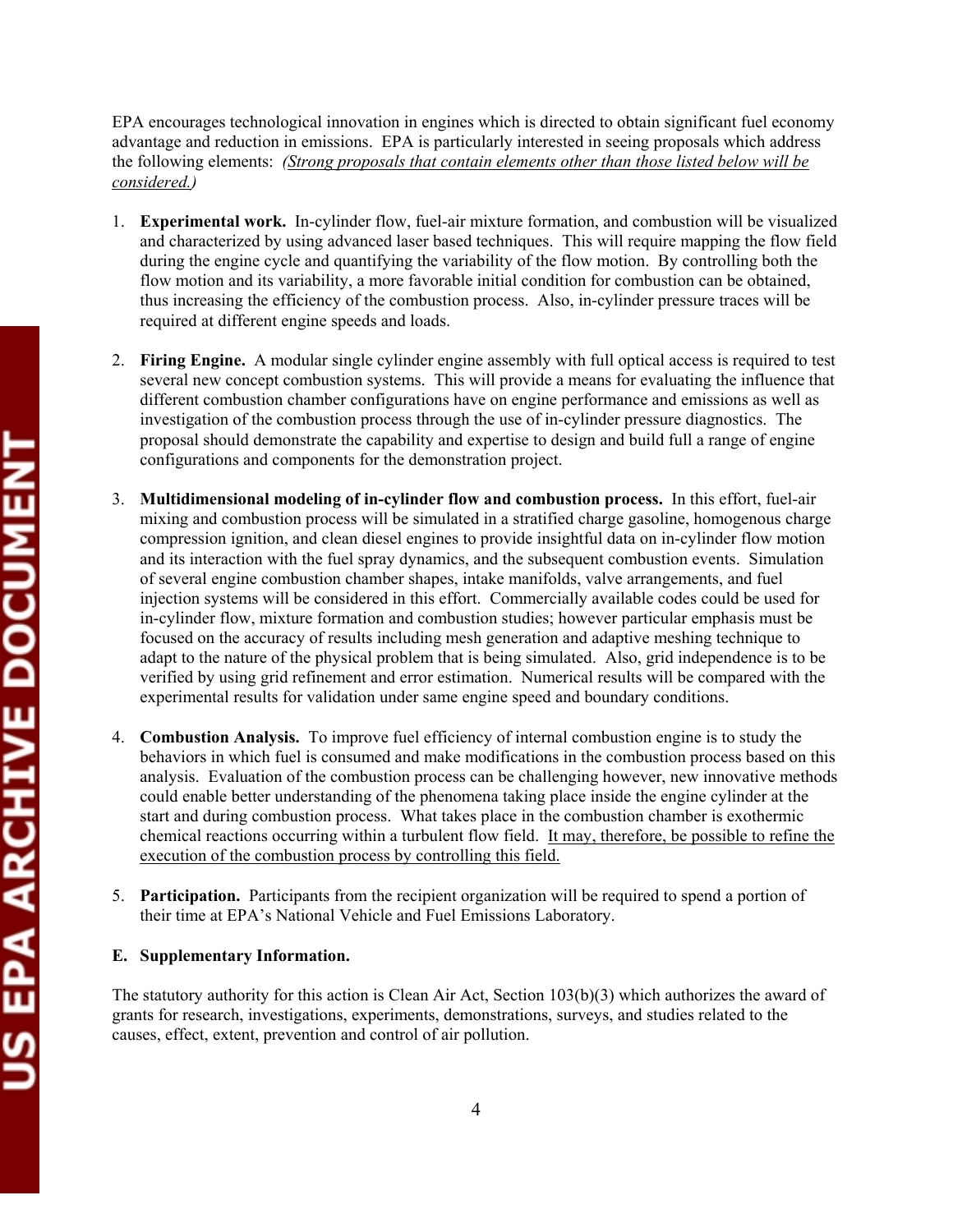### **Section II - Award Information.**

### **A. What is the amount of funding available?**

The total estimated funding for this competitive opportunity shall not exceed \$800,000. In FY 2005, total funding shall not exceed \$200,000.00.

### **B. How many agreements will EPA award in this competition?**

EPA anticipates award of one cooperative agreement, whose annual value shall not exceed \$200,000, resulting from this competitive opportunity.

Cooperative agreements permit substantial involvement between the EPA Project Officer and the selected applicants in the performance of the work supported. Although EPA will negotiate precise terms and conditions relating to substantial involvement as part of the award process, the anticipated substantial Federal involvement for this project will be:

- 1. close monitoring of the successful applicant's performance to verify the results proposed by the applicant;
- 2. collaboration during performance of the scope of work;
- 3. monthly technical discussions to determine if the best direction and sources of information on the latest efficient technologies are being utilized;
- 4. approving substantive terms of proposed contracts;
- 5. approving qualifications of key personnel (EPA will not select employees or contractors employed by the award recipient);
- 6. review and comment on reports prepared under the cooperative agreement (the final decision on the content of reports rests with the recipient);

#### **C. What is the project period for awards resulting from this solicitation?**

The estimated project period for awards resulting from this solicitation is August 31, 2005 through August 30, 2009. All projects must be completed within the negotiated project performance period of one to four years.

### **D. Can funding be used to acquire services or fund partnerships?**

Funding may be used to acquire services or fund partnerships, provided the recipient follows procurement and subaward or subgrant procedures contained in 4[0 CFR P](http://www.gpoaccess.gov/cfr/retrieve.html)arts 30 or 31, as applicable. Successful applicants must compete contracts for services and products and conduct cost and price analyses to the extent required by these regulations. The regulations also contain limitations on consultant compensation. Applicants are not required to identify contractors or consultants in their proposal. Moreover, the fact that a successful applicant has named a specific contractor or consultant in the proposal EPA approves does not relieve it of its obligations to comply with competitive procurement requirements.

Subgrants or subawards may be used to fund partnerships with non profit organizations and governmental entities. Successful applicants cannot use subgrants or subawards to avoid requirements in EPA grant regulations for competitive procurement by using these instruments to acquire commercial services or products to carry out its cooperative agreement. For profit organizations are not eligible subgrant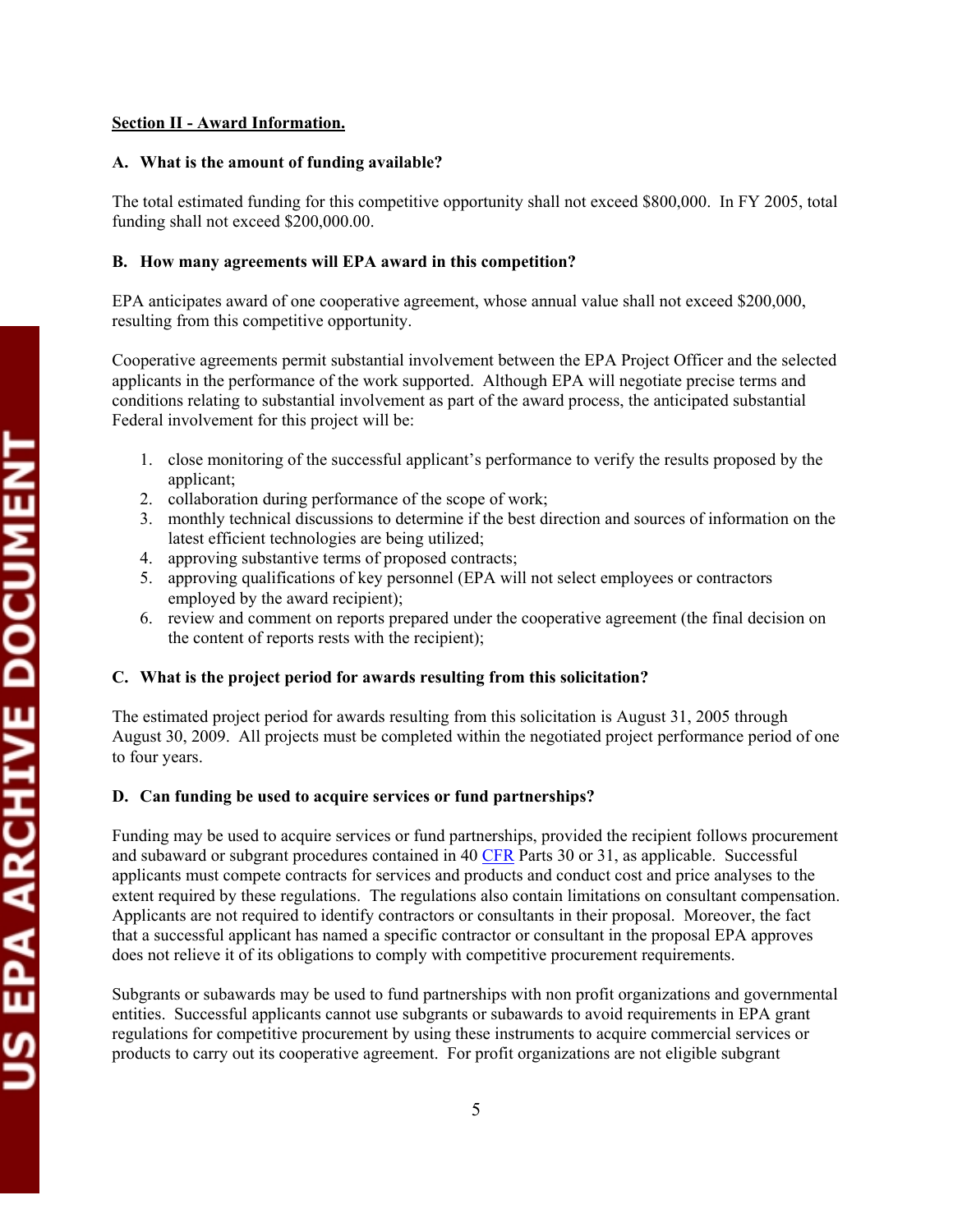recipients under this announcement. The nature of the transaction between the recipient and the subgrantee must be consistent with the standards for distinguishing between vendor transactions and subrecipient assistance under Subpart B Section .210 o[f OMB Circular A-133,](http://www.whitehouse.gov/omb/circulars/a133/a133.html) and the definitions of "subaward" at 40 CFR 30.2(ff) or "subgrant" at 40 CFR 31.3, as applicable. EPA will not be a party to these transactions.

# **Section III - Eligibility Information.**

# **A. Eligible Entities.**

Proposals will be accepted from states, territories, Indian Tribes, and possessions of the U.S., including the District of Columbia, international organizations, public and private universities and colleges, hospitals, laboratories, other public or private nonprofit institutions, as defined by [OMB Circular A-110](http://www.whitehouse.gov/omb/circulars/a110/a110.html) and [OMB Circular A-122.](http://www.whitehouse.gov/omb/circulars/a122/a122.html)

Non-profit organization, as defined by OMB Circular A-122, means any corporation, trust, association, cooperative, or other organization which: (1) is operated primarily for scientific, educational, service, charitable, or similar purposes in the public interest; (2) is not organized primarily for profit; and (3) uses its net proceeds to maintain, improve, and/or expand its operations. For this purpose, the term "non-profit organization" excludes (i) colleges and universities; (ii) hospitals; (iii) state, local, and federally-recognized Indian tribal governments; and (iv) those non-profit organizations which are excluded from coverage of this Circular in accordance with paragraph 5 of the Circular.

Non-profit organizations described in Section  $501(c)(4)$  of the Internal Revenue Code that engage in lobbying activities as defined in Section 3 of the Lobbying Disclosure Act of 1995 are not eligible to apply.

# **B. Cost-Sharing or Matching.**

Although cost-sharing or matching is not required, as a condition of eligibility, or otherwise, for proposals selected for award, applicants proposing a voluntary financial or in-kind commitment of resources will improve their scoring under the "Resources" evaluation criterion of this solicitation. *(Refer to Section V(A), Evaluation Criteria.)*

Voluntary contributions of funds and/or in kind contributions of resources, if accepted by EPA, will be treated as cost shares under 40 CFR 30.24. Applicants must propose eligible and allowable in kind contributions of resources to qualify for an improved score under this criterion.

### **Section IV - Application and Submission Information.**

# **A. How to Obtain Application Package.**

Applicants may download individual grant application forms, or electronically request a paper application package and an accompanying computer CD of information related to applicants/grant recipients roles and responsibilities from EPA's Grants and Debarment website by visiting: [http://www.epa.gov/ogd/grants/how\\_to\\_apply.htm.](http://www.epa.gov/ogd/grants/how_to_apply.htm)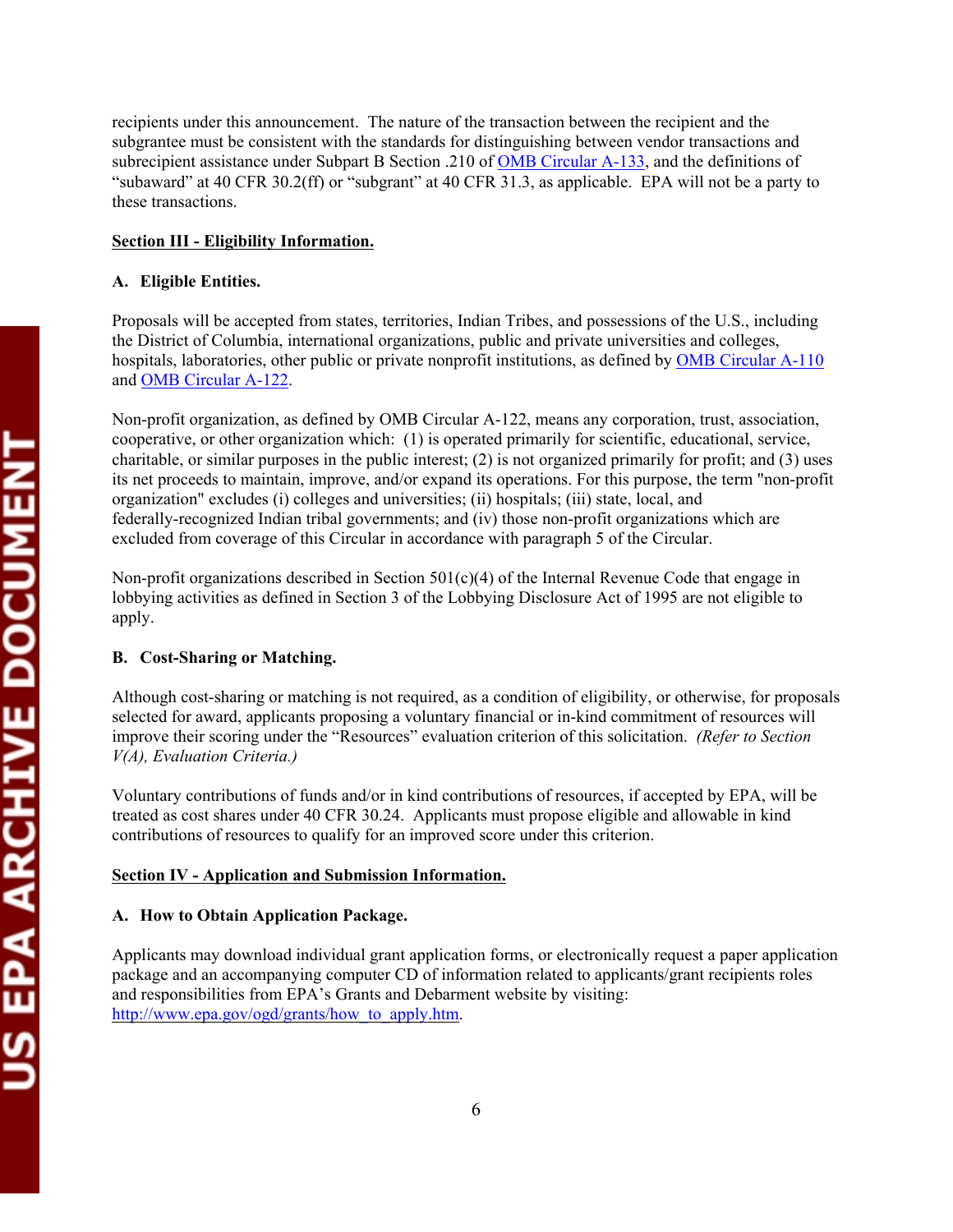### **B. Content and Form of Application Submission.**

Applications must contain a narrative proposal, and one completed and signed federal grant application package. The narrative proposal must explicitly describe the applicant's proposed project and specifically address each of the evaluation criteria disclosed in *Section V(A), Evaluation Criteria*.

- 1. A complete application must contain the following, in the sequential order shown:
	- a. SF-424 Application for Federal Assistance, with original signature.
	- b. Narrative Statement, in the format detailed below.
	- c. Other supporting documentation.
	- d. SF-424 A, Budget by categories and indirect cost rate.
	- e. SF-424 B, Assurances for non-construction programs.
	- f. Certification Regarding Lobbying and SF LLL, if applicable.
	- g. EPA Form 4700-4 Preaward Compliance review report.
	- h. Quality Assurance Narrative Statement, if applicable.
	- i. Copy of Negotiated Indirect Cost Rate Agreement, if applicable.
	- j. Biographical Sketch.
	- k. E-mail address or self-addressed envelope (to receive notification of receipt of application).
- 2. The narrative proposal should conform to the following outline:
	- a. Cover Letter: Describe your organization's qualifications for the project; must be signed by an official with the authority to commit your organization to the project; and written on your organization's official letterhead.
	- b. Summary Information Page.
		- 1. Project Title.
		- 2. Applicant Information. Include applicant (organization) name, address, contact person, phone number, fax and e-mail address.
		- 3. Funding Requested. Specify the amount you are requesting from EPA.
	- c. Project Description. The project description must provide a concise overview of how the applicant will implement and conduct its operation and include a Project Work Plan (including a description of all tasks, dates of completion, products and deliverables, and proposed budget).

The narrative workplan must discuss how the proposal addresses each of the selection criteria in Section V and include:

- 1. A detailed project summary, describing specific actions and methods to be undertaken and the responsible institutions, including estimated time line for each task;
- 2. The associated work products to be developed (e.g. partnership agreements, if any);
- 3. An explanation of project benefits to the public;
- 4. An explanation of how project outcomes (e.g., fuel economy and emissions benefits) will be designed for reinvestment;
- 5. A detailed explanation of how project success will be evaluated; *(Refer to Section V(A), Evaluation Criteria, "Performance Measurement.")*
- 6. A description of the roles of the applicant and partners, if any; and
- 7. Biographical information on key personnel identified.
- d. Detailed Itemized Budget. The proposal must include a detailed budget which clearly explains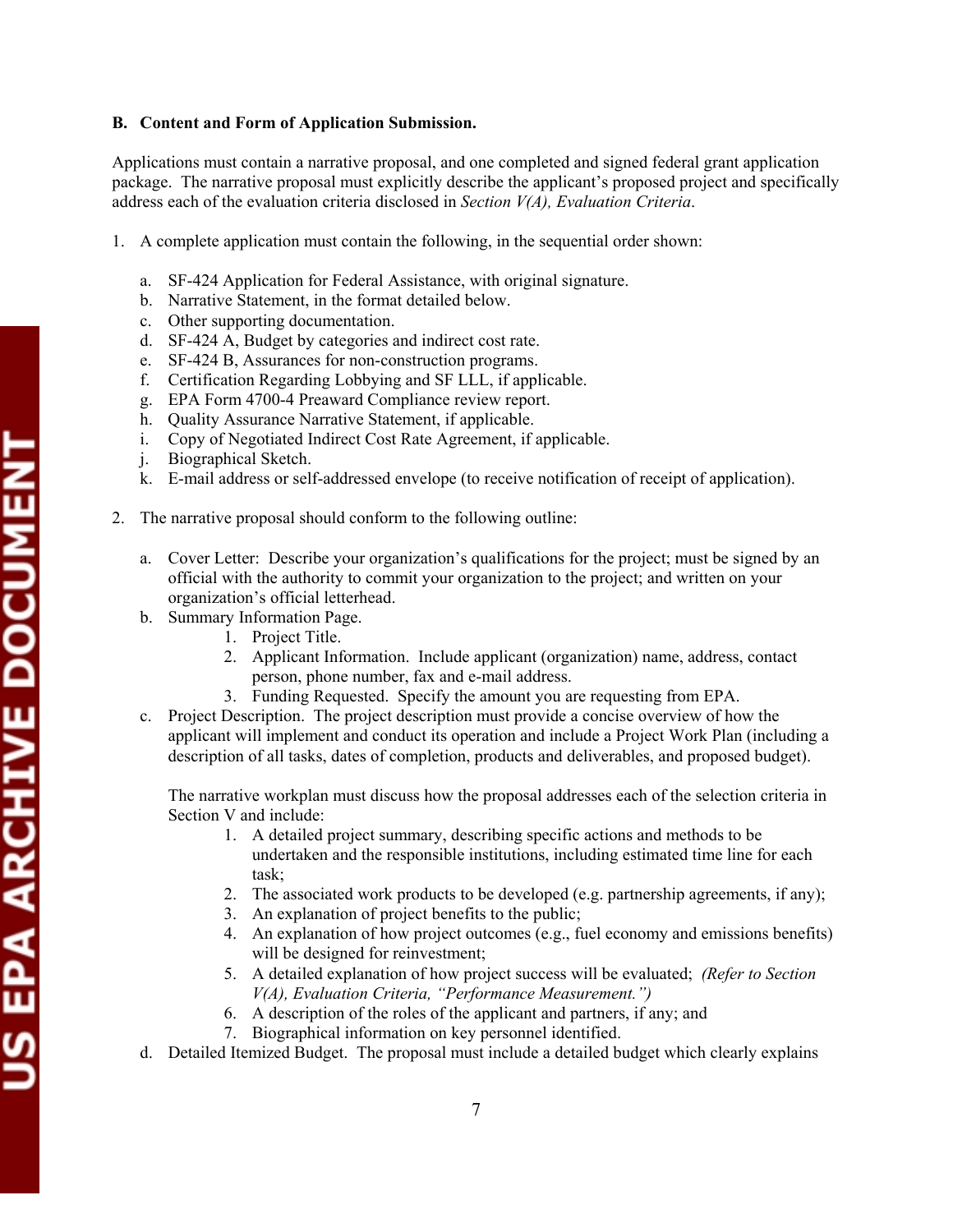how funds will be used for the following categories:

- 1. Personnel
- 2. Fringe Benefits
- 3. Contractual Costs
- 4. Travel
- 5. Equipment
- 6. Supplies
- 7. Other (including intern stipends)
- 8. Total Indirect Costs (must include documentation of accepted indirect rate)
- 9. Total Cost

If not self-evident, entries under each category must be explained in the budget itself or in the project description. Costs proposed in the budget should be linked directly to the proposal.

e. Key Personnel. The applicant should submit an appendix with the resumes of up to three (3) key personnel who will be significantly involved in the project.

Applicants are strongly advised to avoid submission of non-essential materials unrelated to the proposal's requirements. Upon receipt, applications will be reviewed for content. Applications which do not conform to the specific outline and content detailed above may not be considered for award. **Incomplete applications will not be considered for award.** All application materials must be completed in English. **C. Submission Dates and Times.**

1. To allow for efficient management of the competitive process, EPA requests eligible entities submit an informal notice of "Intent to Apply" by April 28, 2005, to the agency contact identified under *Section VII, Agency Contact.* Submission of an Intent to Apply is optional; it is a process management tool that will allow EPA to better anticipate the total staff time required for efficient review, evaluation, and selection of submitted proposals. Eligible entities not submitting an "Intent to Apply" are still eligible to apply by the closing date and time.

The written notice of "Intent to Apply" may be submitted via electronic mail. Please provide the name of your organization, a point of contact, phone number, email address, and the title of your project.

- 2. The closing date and time for submission of completed application packages is May 12, 2005, 4:00 p.m. EDT. All applications, however transmitted, must be received in the Program Office by the closing date and time to receive consideration. Applications received after the closing date and time will not be considered for funding.
- 3. **Confidential Business Information.** In accordance with 40 CFR 2.203, applicants may claim all or a portion of their application/proposal as confidential business information. EPA will evaluate confidentiality claims in accordance with 40 CFR Part 2. Applicants must clearly mark applications/proposals or portions of applications/proposals they claim as confidential. If no claim of confidentiality is made, EPA is not required to make the inquiry to the applicant otherwise required by 40 CFR  $2.204(c)(2)$  prior to disclosure.
- 4. Because of the unique situation involving U.S. mail screening. EPA highly recommends that applicants use an express mail option to submit their applications. The application must be addressed to: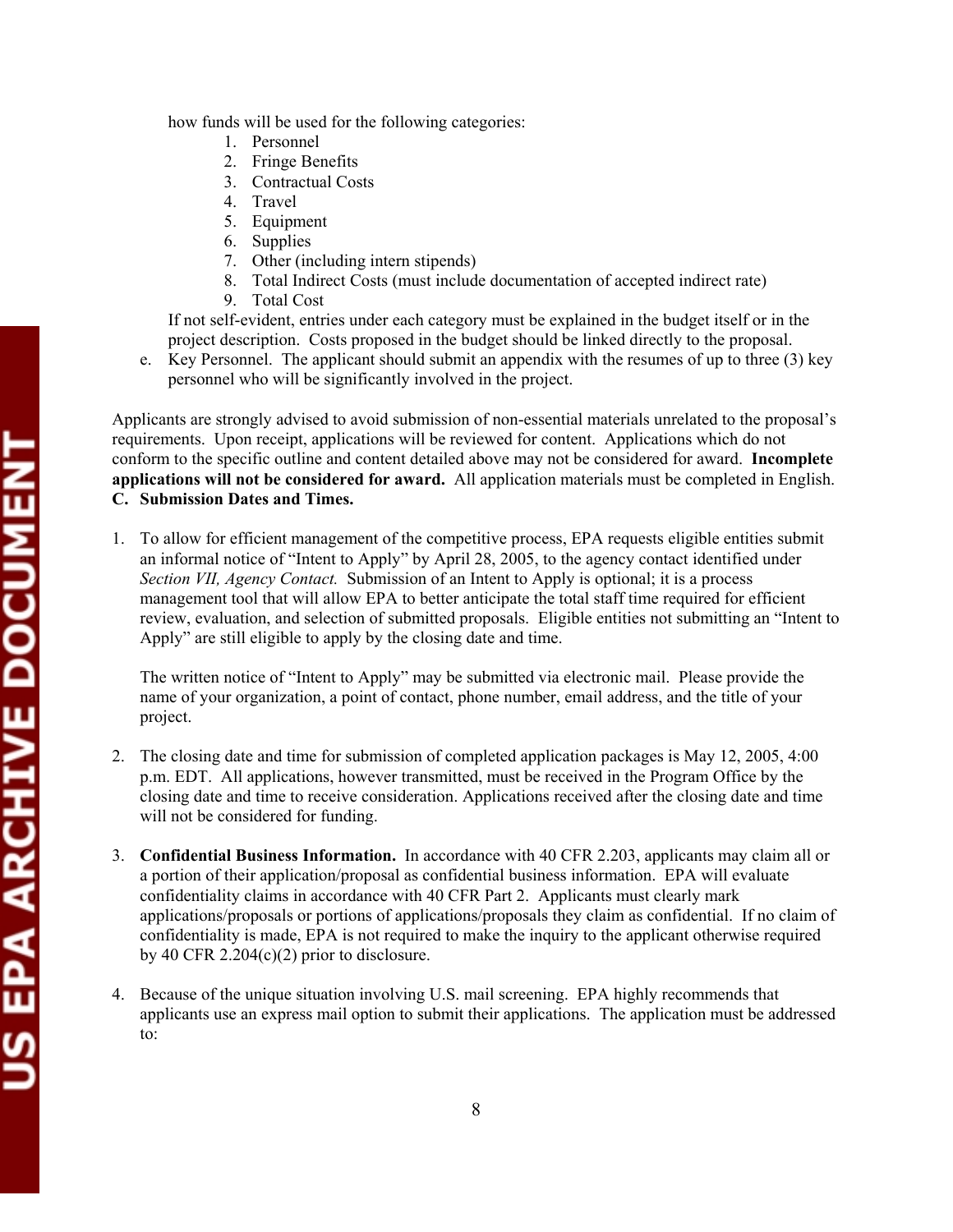Express Delivery Address (FedEx, UPS, DHL, etc.) or U.S. Postal Service U.S. EPA Attn: Fakhri Hamady, (ATD) 2565 Plymouth Road Ann Arbor, MI 48105

# **Section V - Application Review Information.**

# **A. Evaluation Criteria.**

Each eligible proposal, based on Section III, Eligibility Information, will be evaluated according to the criteria set forth below. Proposals that are best able to directly and explicitly address the evaluation criteria below will have a greater likelihood of being selected for award. Each proposal will be rated under a points system, with a total of 100 points possible.

| <b>Criterion</b>                                                                                                                                                                                                                                                                                                                                                                                                                                                                                                                                                                                                                                                                                                                                                                                                                                                                                                                                                                                                                                                                                                                                                                                                                                                                                                                                                                                                                                                                                                                                                  | <b>Maximum</b><br>Points per<br><b>Criterion</b> |
|-------------------------------------------------------------------------------------------------------------------------------------------------------------------------------------------------------------------------------------------------------------------------------------------------------------------------------------------------------------------------------------------------------------------------------------------------------------------------------------------------------------------------------------------------------------------------------------------------------------------------------------------------------------------------------------------------------------------------------------------------------------------------------------------------------------------------------------------------------------------------------------------------------------------------------------------------------------------------------------------------------------------------------------------------------------------------------------------------------------------------------------------------------------------------------------------------------------------------------------------------------------------------------------------------------------------------------------------------------------------------------------------------------------------------------------------------------------------------------------------------------------------------------------------------------------------|--------------------------------------------------|
| <b>Project Description.</b> Extent to which the proposal advances the understanding of the<br>exothermic combustion process in engines, improves the control of the combustion,<br>and enhances in-cylinder fuel air distribution. Consideration under this criterion will<br>focus on:<br>Significance. Applicants proposal should demonstrate the significant advances<br>$\bullet$<br>and impact on engine technology developments, environmental benefits, and<br>effective utilization of natural resources.<br>Approach. Applicants proposal should demonstrate the analytical, engineering,<br>$\bullet$<br>and scientific approaches and methods adequately developed, and well integrated<br>to the aims of the project. The applicants should demonstrate well-planned and<br>documented evidence of achieving the research goals, and disseminate the<br>technology developed.<br>Innovation. Applicants proposal should discuss new approaches, explore new<br>$\bullet$<br>research paradigms, or represent new concepts that combine engineering and<br>sciences. New approaches or concepts that could solve current scientific or<br>technical problems in novel way.<br>Environment. Applicants proposal should demonstrate that the scientific and<br>$\bullet$<br>technological environment in which the work will be done contribute to the<br>probability of success. And, the proposed work takes advantage of the unique<br>features of the scientific environment or employs useful collaborative<br>arrangements within the partnership. | 50                                               |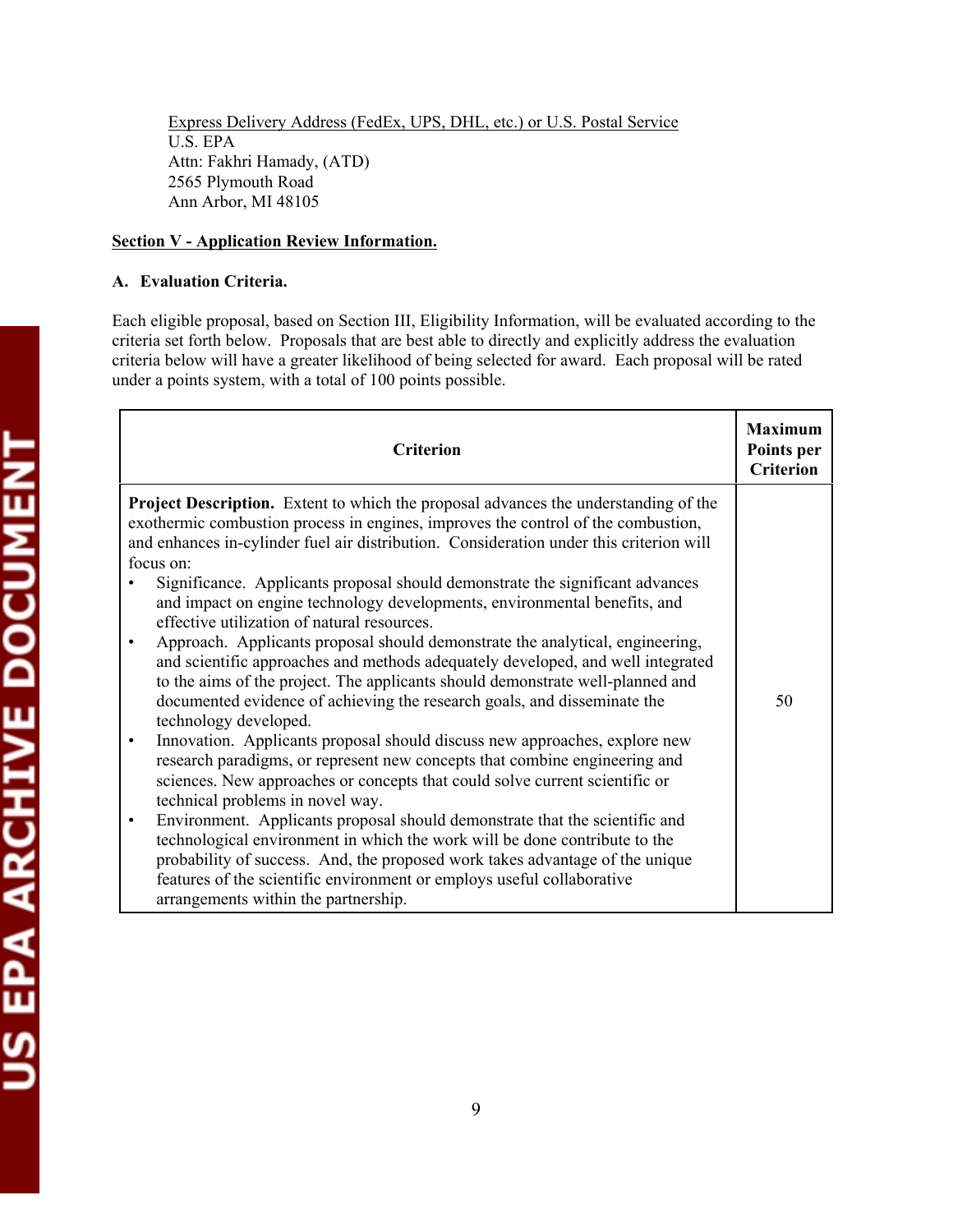| <b>Experience:</b><br>1. Extent to which the proposal demonstrates applicant's expertise and experience in<br>managing similar programs; and, how administration of the proposed project will<br>further the recipient's mission.<br>Investigators. Applicant's proposal demonstrates that the principal investigator is<br>2.<br>capable of coordinating and managing effectively the proposed work and partners.<br>Experience of key personnel. Extent to which the experience of key personnel,<br>3.<br>described in detail, is related to the project proposed and demonstrates a level of<br>expertise or proficiency. EPA will review biographical sketches to determine if<br>staff experience is commensurate with activities proposed. Applicants must<br>designate a primary contact, who will be responsible for the implementation of the<br>cooperative agreement and serve as a liaison with EPA staff                                                                                                                                                                                                                                               | 25 |
|----------------------------------------------------------------------------------------------------------------------------------------------------------------------------------------------------------------------------------------------------------------------------------------------------------------------------------------------------------------------------------------------------------------------------------------------------------------------------------------------------------------------------------------------------------------------------------------------------------------------------------------------------------------------------------------------------------------------------------------------------------------------------------------------------------------------------------------------------------------------------------------------------------------------------------------------------------------------------------------------------------------------------------------------------------------------------------------------------------------------------------------------------------------------|----|
| <b>Resources:</b><br>Is the budget clearly stated, detailed, and appropriate to achieve the project's<br>1.<br>objectives?<br>Does applicant propose other sources of funding for the project (including use of<br>2.<br>in-kind goods and services)?<br>Have resources been committed by other project stakeholders?<br>3 <sub>1</sub><br>The proposal demonstrates (i) how the applicant will coordinate the use of EPA<br>4.<br>funding with other Federal and/or non Federal sources of funds to leverage<br>additional resources to carry out the proposed project(s) and/or (ii) that EPA<br>funding will compliment activities relevant to the proposed project(s) carried out<br>by the applicant with other sources of funds or resources. Applicants may use<br>their own funds or other resources for a voluntary match or cost share if the<br>standards at 40 CFR 30.23 or 40 CFR 31.24, as applicable, are met. Only eligible<br>and allowable costs may be used for matches or cost shares. Other Federal grants<br>may not be used as matches or cost shares without specific statutory authority (e.g.<br>HUD's Community Development Block Grants. | 15 |
| Performance Measurement. Applicant's proposal includes an effective method for<br>measuring progress towards development of new data on in-cylinder air motion and<br>fuel air mixing necessary to achieve a clean and efficient combustion process which is<br>the basis to lower engine emissions and improve engine fuel efficiency.                                                                                                                                                                                                                                                                                                                                                                                                                                                                                                                                                                                                                                                                                                                                                                                                                              | 10 |

# **B. Other Factors.**

EPA reserves the right to make award decisions based on factors that help ensure geographic equity and demonstration of a variety of technical approaches.

# **C. Review and Selection Process.**

Each application will be evaluated by a team chosen to address the range of activities associated with engine technology developments and air quality matters. The Evaluation Team will base its evaluation solely on the selection criteria disclosed in this notice *(see Section V(A), Evaluation Criteria)*.

Completed evaluations will be referred to a Selection Committee that is responsible for further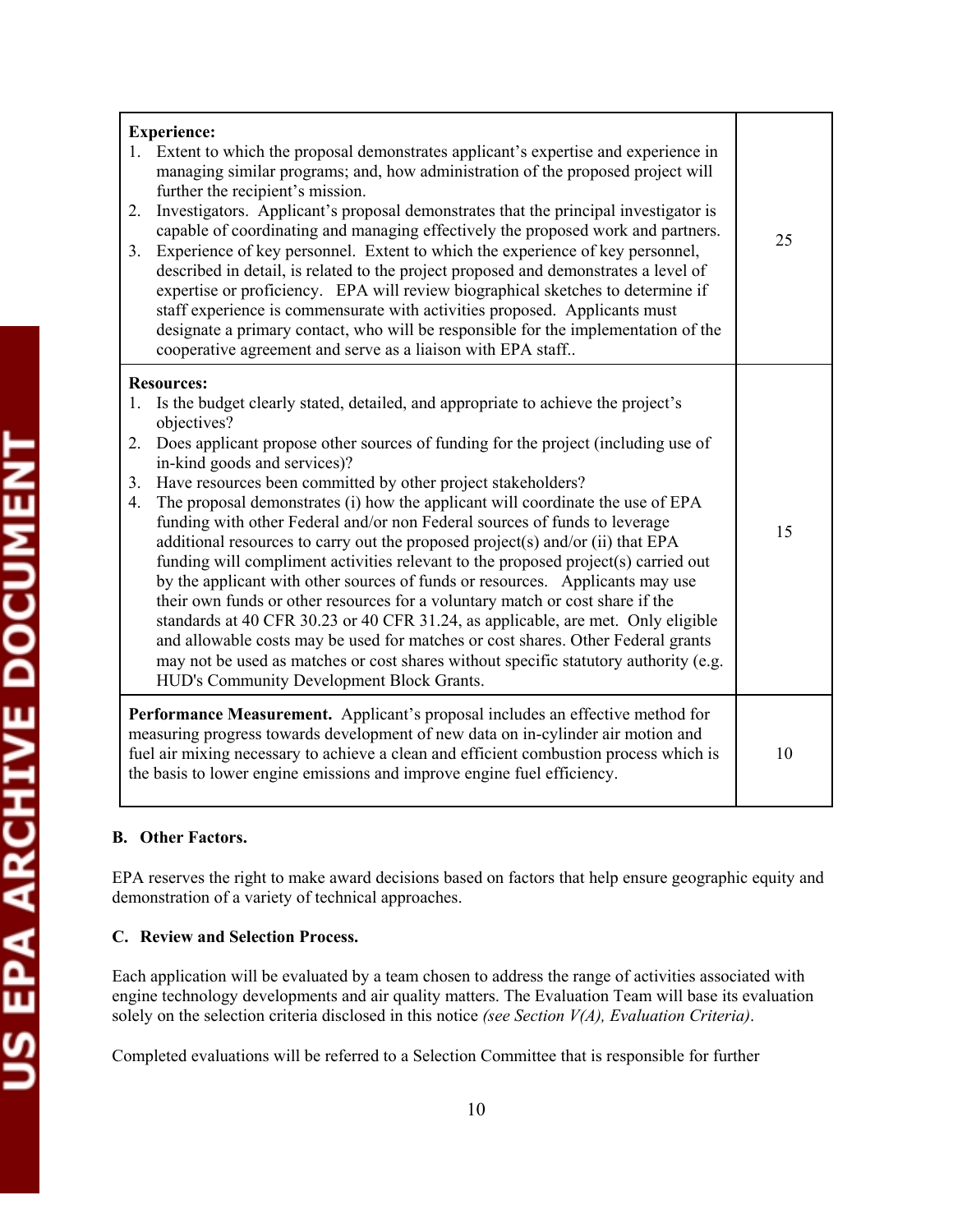consideration and final selection. The highest numerically-ranked proposal(s) (subject to the quality of proposals, availability of funds, and consideration of *Section V(B), Other Factors*) will be recommended for award.

# **Section VI - Award Administration Information.**

### **A. Award Notices.**

Following final selections, all applicants will be notified regarding their application's status.

- 1. EPA anticipates notification to *successful* applicant(s) will be made via telephone, electronic or postal mail by June 19, 2005. This notification, which advises that the applicant's proposal has been selected and is being recommended for award, is not an authorization to begin performance. The award notice signed by the EPA grants officer is the authorizing document and will be provided through postal mail. At a minimum, this process can take up to 90 days from the date of selection.
- 2. EPA anticipates notification to *unsuccessful* applicant(s) will be made via electronic or postal mail by June 19, 2005. In either event, the notification will be sent to the original signer of the application.

# **B. Administrative and National Policy Requirements.**

- 1. A listing and description of general EPA Regulations applicable to the award of assistance agreements may be viewed at: http://www.epa.gov/ogd/AppKit/applicable epa\_regulations\_and\_description.htm.
- 2. Executive Order 12372, Intergovernmental Review of Federal Programs may be applicable to awards, resulting from this announcement. Applicants *selected* for funding may be required to provide a copy of their proposal to their [State Point of Contact \(](http://www.whitehouse.gov/omb/grants/spoc.html)SPOC) for review, pursuant to Executive Order 12372, Intergovernmental Review of Federal Programs. This review is not required with the Initial Proposal and not all states require such a review.
- 3. All applicants are required to provide a Dun and Bradstreet (D&B) Data Universal Numbering System (DUNS) number when applying for a Federal grant or cooperative agreement. Applicants can receive a DUNS number, at no cost, by calling the dedicated toll-free DUNS Number request line at 1-866-705-5711, or visiting the D&B website at: [http://www.dnb.com.](http://www.dnb.com)

### **C. Reporting Requirement.**

The recipient agrees to submit quarterly progress reports to the EPA Project Officer within thirty days after each reporting period. These reports shall cover work status, work progress, difficulties encountered, preliminary data results and a statement of activity anticipated during the subsequent reporting period, including a description of equipment, techniques, and materials to be used or evaluated. A discussion of expenditures along with a comparison of the percentage of the project completed to the project schedule and an explanation of significant discrepancies shall be included in the report. The report shall also include any changes of key personnel concerned with the project.